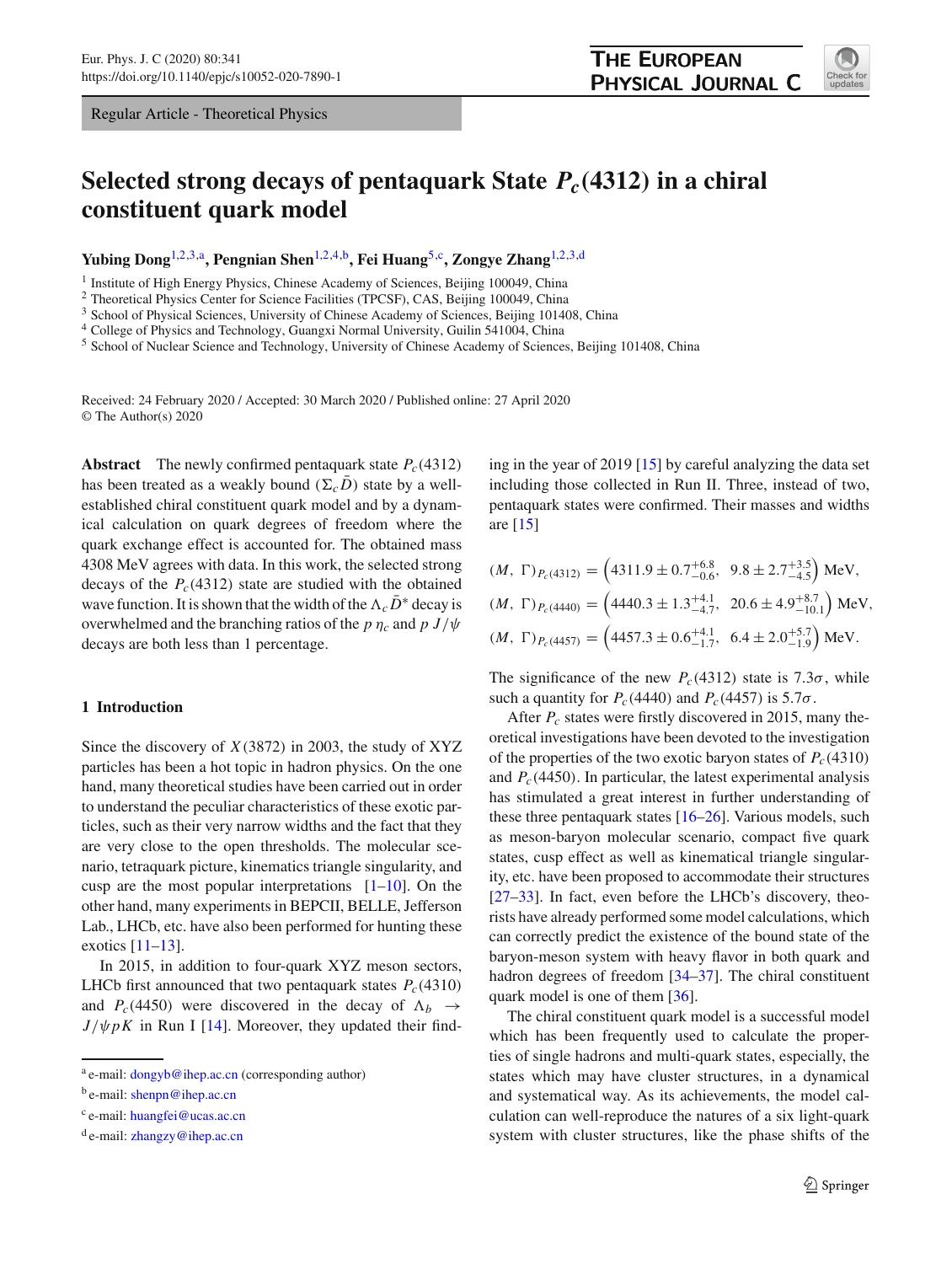nucleon-nucleon scattering, the binding energy, wave function with S-D admixture and form factors of the deuteron, the cross sections of the hyperon-nucleon interactions, and etc., with the same set of model parameters which was fixed before hand by the data of the nucleon-nucleon scattering and other processes. Meanwhile, it can give a reasonable spectrum of low-lying baryon resonances as well. More than twenty years ago, this model has been adopted to the study the existence of dibaryon resonance [\[38](#page-7-12)[–42\]](#page-7-13), especially the resonance (later called *d*∗(2380) [\[43](#page-7-14)]) which eventually was observed by WASA@COSY collaboration in 2014 [\[44](#page-7-15)[–47](#page-7-16)] (see the review of Ref. [\[48](#page-7-17)]). Recently, the extracted wave function of *d*<sup>∗</sup>(2380) was further employed to calculate the strong decays of  $d^*(2380)$  [\[49](#page-7-18)[–53](#page-7-19)], the electromagnetic form factors [\[54](#page-7-20),[55\]](#page-7-21), and the deuteron to  $d^*(2380)$  transition form factors [\[56\]](#page-7-22). It is shown that the results with the quark exchange effect on the quark degrees of freedom fairlywell agree with the experimental data, and therefore one can interpret  $d^*(2380)$  as a compact hexaguark system where the effects of the hidden-color component and the quark exchange play important roles in producing its narrow widths [\[43](#page-7-14),[48,](#page-7-17)[53](#page-7-19)[,57](#page-7-23)[–59\]](#page-7-24).

In analogy to the dibaryon *d*∗(2380) case, this kind of cluster model calculation was also performed for the mesonbaryon system  $(D\Sigma_c)$  in 2011 [\[36\]](#page-7-11) before the discovery of LHCb. Based on the dynamics of the chiral constituent quark model, we found a weakly bound state with the mass of 4279 − 4312 MeV. Clearly, this state just corresponds to the observed  $P_c(4312)$  resonance with the negative parity. It reflects once more that this kind of cluster model calculation on the quark degrees of freedom is suitable for unveiling the nature of the hadron. Especially, when the employed chiral constituent quark model can well-reproduce the existing data, the model has predictive power. The distinguishing feature of such a treatment, which cannot be involved in the study on the hadron degrees of freedom, is that the quark exchange effect will be explicitly taken into account in the calculation. Furthermore, because all the model parameters are predetermined in previous calculations for the better explanations of the existing data, no any additional phenomenological form factors or phenomenological vertices among  $P_c$ ,  $D$ , and  $\Sigma_c$  are needed by hand. Therefore, the obtained  $P_c$  state is more reliable and less ambiguity.

In this work, we will employe the  $P_c(4312)$  wave function obtained in our previous calculation, where the  $P_c(4312)$ state is a weakly bound  $D\Sigma_c$  state with a mass of around 4308 MeV, to study the selected strong decays of  $P_c(4312)$ . Section [2](#page-1-0) gives a brief introduction of the dynamics of the chiral constituent quark model. Section [3](#page-2-0) devotes to some selected strong decay processes of  $P_c(4312), P_c(4312) \rightarrow$  $J/\psi$  *p*,  $P_c(4312) \rightarrow \eta_c$  *P* as well as  $P_c(4312) \rightarrow D^*\Lambda_c$ . Finally, we provide a short summary in Sect. [4.](#page-6-1)

# 2 Springer

# <span id="page-1-0"></span>**2 Structure and wave function of** *Pc(***4312***)* **in the extended chiral constituent quark model**

In our previous study of the pentaquark state with heavy flavor, a system of an open-charm meson and an open-charm baryon is considered, and a so-called extended chiral SU(3) constituent quark model (ECCQM) that provides the basic effective quark-quark interactions caused by the exchanges of the chiral fields, including pseudo-scalar, scalar and vector mesons, and of one gluon, as well as the quark confinement, were employed in a dynamical Resonant group method calculations on the quark degrees of freedom. Specifically, in this theoretical model, the Hamiltonian for a 5-quark system is written as

$$
H = \sum_{i=1}^{5} T_i - T_G + \sum_{j>i=1}^{5} \left( V_{ij}^{OGE} + V_{ij}^{Conf.} + V_{ij}^{chv.} \right), \tag{1}
$$

with  $T_i$  being the kinetic energy operator for the  $i - th$ quark and *TG* the kinetic energy operator for the center of mass (CM) motion,  $V_{ij}^{OGE}$ ,  $V_{ij}^{Conf.}$ , and  $V_{ij}^{chv}$ . denoting the one-gluon exchange potential, confinement potential, and the quark-quark potential operators caused by the chiral fields between the  $i - th$  and  $j - th$  quarks, respectively [\[43\]](#page-7-14). The latter one can be abbreviated as

$$
V_{ij}^{chv.} = \sum_{a=0}^{8} V_{ij}^{\sigma_a} + \sum_{a=0}^{8} V_{ij}^{\pi_a} + \sum_{a=0}^{8} V_{ij}^{\rho_a},
$$
 (2)

and the explicit forms of these effective potentials can be found in our previous papers [\[43](#page-7-14),[58](#page-7-25),[59\]](#page-7-24). In order to make the model predictive, the determination of parameters must ensure that as many existing data as possible including the stability conditions, the masses of the ground state baryons, the static properties of baryons, the binding energy, rootmean-square radius (RMS), *S*− and *D*− wave admixture in the wave function of deuteron, the phase shifts of the *N*-*N* scattering and the cross sections of the N-hyperon (N-Y) interactions, and even the binding behavior of *H*-particle and the property of *d*∗(2380), can all be well-reproduced. The detailed procedure for the determination of model parameters can also be found in our previous papers [\[43](#page-7-14)[,58](#page-7-25)[,59](#page-7-24)].

The wave function of  $P_c(4312)$  obtained in our previous calculation [\[36\]](#page-7-11) can be expressed as

$$
\Psi_{5q,total}^{LSTC} = \sum_{i} c_i \Psi^{LSTC}(\vec{S}_i)
$$
\n(3)

with the superscripts L, S, T, and C denoting the orbital, spin, isospin, and color, and

$$
\Psi^{LSTC}(\vec{S}_i) = \mathcal{A}\left[\phi_A(\vec{\xi}_1, \vec{\xi}_2)\phi_B(\vec{\xi}_3)\chi^L(\vec{r}_{AB} - \vec{S}_i)\Psi_A^{(STC)_A}\Psi_B^{(STC)_B}\right]
$$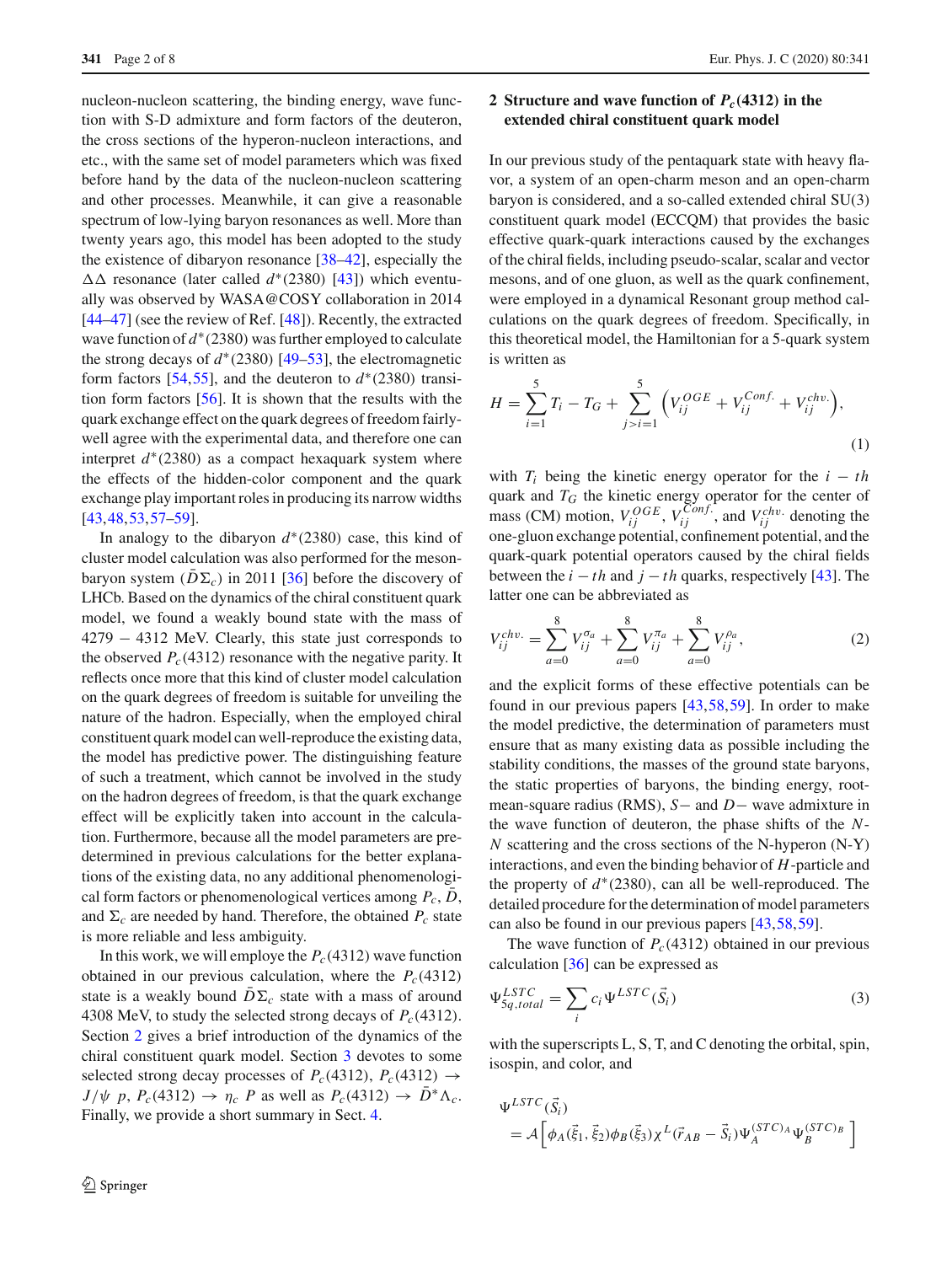$$
= \mathcal{A} \Big[ \Pi_{k=1}^3 \psi_A \big( \vec{r}_k, \frac{\mu_{AB}}{M_A} \vec{S}_i \big) \n\otimes \Pi_{l=4}^5 \psi_B \big( \vec{r}_l, -\frac{\mu_{AB}}{M_B} \vec{S}_i \big) \Psi_A^{(STC)_A} \Psi_B^{(STC)_B} \Big],
$$
\n(4)

where the wave function of the CM motion is omitted in the first row, because we are working in the CM system (the unitary transformation between two sets of coordinates in the first and second rows, respectively, can be found in Appendix). In the equality above, *A* denotes the antisymmetrization operator which can be written as

<span id="page-2-1"></span>
$$
\mathcal{A} = \left(1 - \hat{P}_{14}^{OSFC} - \hat{P}_{24}^{OSFC} - \hat{P}_{34}^{OSFC}\right),\tag{5}
$$

where  $\hat{P}_{ij}^{OSFC}$  is an exchange operator which exchanges the *i*-th quark in cluster A and the *j*-th quark in cluster B in the orbital, spin, flavor and color spaces, and the first and other three terms on the right hand side of Eq.  $(5)$  are the direct term and exchange terms in order.  $\Psi_{A,B}^{(STC)_{A,B}}$  is the wave function in the spin-flavor-color space for cluster *A* or *B*, and consequently, the color wave function of the direct term of *Pc* can be expressed as

$$
\Psi_{5q}^{C} = \frac{1}{\sqrt{6}} \sum_{ijk} \epsilon_{ijk} q_{i}^{(1)} q_{j}^{(2)} q_{k}^{(3)} \otimes \frac{1}{\sqrt{3}} \delta_{kl} q_{k}^{(4)} \bar{q}_{l}^{(5)}, \tag{6}
$$

and the spin-flavor wave function of the direct term of  $P_c$  can be written as

<span id="page-2-2"></span>
$$
\Psi_{5q}^{(SF)} = \frac{1}{\sqrt{2}} \Big[ \chi_{\rho} \xi_{\rho} + \chi_{\lambda} \xi_{\lambda} \Big]_{(SF)_{\Sigma_c}}^{(123)} \otimes \left( q^{(4)} \bar{q}^{(5)} \right)_{(SF)_{\bar{D}}}, \tag{7}
$$

with  $\xi_{\rho,\lambda}$  (or  $\chi_{\rho,\lambda}$ ) being the isospin (or spin) wave function with the mixed-antisymmetry  $\rho$  and mixed-symmetry  $\lambda$ , respectively, and the number in parentheses in the superscript indicating the label of the quark. The detailed forms of  $\xi_{\rho,\lambda}$ (or  $\chi_{\rho,\lambda}$ ) can be found in the standard text book, for instance Ref. [\[60](#page-7-26)].  $\phi_A(\xi_1, \xi_2)$  for quarks labeled 1,2,3 and  $\phi_B(\xi_3)$  for quarks labeled 4,5 represent, respectively, the internal wave functions of the baryon and meson clusters in the coordinate space:

$$
\phi_{A}(\vec{\xi}_{1}, \vec{\xi}_{2})
$$
\n
$$
= \left(\frac{\omega m_{1}m_{2}}{\pi m_{12}}\right)^{3/4} \left(\frac{\omega m_{12}m_{3}}{\pi m_{123}}\right)^{3/4}
$$
\n
$$
\exp\left[-\frac{\omega}{2}\left(\frac{m_{1}m_{2}}{m_{12}}\vec{\xi}_{1}^{2} + \frac{m_{12}m_{3}}{m_{123}}\vec{\xi}_{2}^{2}\right)\right]
$$
\n
$$
= \left(\frac{\omega}{\pi}\mu_{12}\right)^{3/4} \left(\frac{\omega}{\pi}\mu_{(12),3}\right)^{3/4}
$$
\n
$$
\exp\left[-\frac{\omega}{2}\left(\mu_{12}\vec{\xi}_{1}^{2} + \mu_{(12),3}\vec{\xi}_{2}^{2}\right)\right],
$$
\n(8)

with  $m_{12} = m_1 + m_2$ ,  $\mu_{(12,3)} = \frac{m_{12}m_3}{m_{12}+m_3}$ ,  $\vec{\xi}_1 = \vec{r}_2 - \vec{r}_1$ ,  $\vec{\xi}_2 = \vec{r}_3 - \frac{m_1 \vec{r}_1 + m_2 \vec{r}_2}{m_1 + m_2}$ , and  $\phi_B(\vec{\xi}_3) = \left(\frac{\omega}{\pi}\right)$ π *m*4*m*<sup>5</sup> *m*<sup>45</sup>  $\int^{3/4} \exp\left[-\frac{\omega}{2}\right]$ *m*4*m*<sup>5</sup>  $\frac{n_4m_5}{m_{45}}\vec{\xi}_3^2$ 

$$
= \left(\frac{\omega}{\pi}\mu_{45}\right)^{3/4} \exp\left[-\frac{\omega}{2}\mu_{45}\vec{\xi}_{3}^{2}\right],
$$
 (9)

with  $\xi_3 = \vec{r}_5 - \vec{r}_4$ . Functions

=

$$
\chi^{L}(\hat{r}_{AB} - \vec{S}_{i}) = \left(\frac{\omega}{\pi} \mu_{AB}\right)^{3/4} \exp\left[-\frac{\omega}{2} \mu_{AB} \left(\hat{r}_{AB} - \vec{S}_{i}\right)^{2}\right],\tag{10}
$$

with  $\mu_{AB} = \frac{(m_1 + m_2 + m_3)(m_4 + m_5)}{m_1 + m_2 + m_3 + m_4 + m_5}$ , form a set of basis functions peaked locally at  $\vec{S}_i$ , which span a domain in the coordinate space for expanding the unknown relative motion wave function between two clusters, and *ci* are expansion coefficients which are determined by solving the bound state RGM equation  $[58,59]$  $[58,59]$  $[58,59]$  $[58,59]$ :

$$
\langle \delta \Psi_{5q} | H - E | \Psi_{5q} \rangle = 0 \tag{11}
$$

for  $P_c$ .

In the practical calculation, we only consider the single configuration  $D\Sigma_c$ . This is because that the effect of the channel mixing from other configurations, like  $D\Lambda_c$ , hidden-color state  $|c_8c_8\rangle$ , and etc. is negligible due to the large threshold difference (in fact, our previous calculation confirmed such a statement). Now, if we consider the spin-parity of this pentaquark state is 1/2−, the resultant mass of the state is around 4308 MeV, which is very close to the experimental data 4311.9  $\pm$  0.7 $^{+6.8}_{-0.6}$ . Meanwhile, we also obtain the wave function of this  $P_c$  state.

#### <span id="page-2-0"></span>**3 Selected strong decays of** *Pc(***4312***)*

Nowadays, confirming the structure of  $P_c$  is an urgent task for the research on the existence of pentaquark states. One of the most effective ways is to theoretically study its decay modes and corresponding partial decay widths, and to provide a reference for further verification by experiments. To this end, we select some dominant decay channels, for instance the  $J/\psi + p$ ,  $\eta_c + p$ ,  $\bar{D}^* + \Lambda_c$ ,  $\bar{D} + \Lambda_c$  channels, to study. Since we assume that the initial state has a  $\Sigma_c + D$  structure, the decayed particles are different from the clusters in the initial state. Therefore, there must be quark re-combination or re-arrangement in the decay processes. In fact, that kind of process has been discussed and considered in the meson-meson scattering [\[61](#page-7-27)[–63\]](#page-7-28), as well as the  $N\overline{N}$  annihilation processes [\[64](#page-7-29)[–66](#page-7-30)] in the past. We believe that such effect will also play a role in the decay of *Pc*. Now, in terms of the obtained wave function of  $P_c$  in the bound state calculation, we include this effect in the  $P_c(4312)$  decays.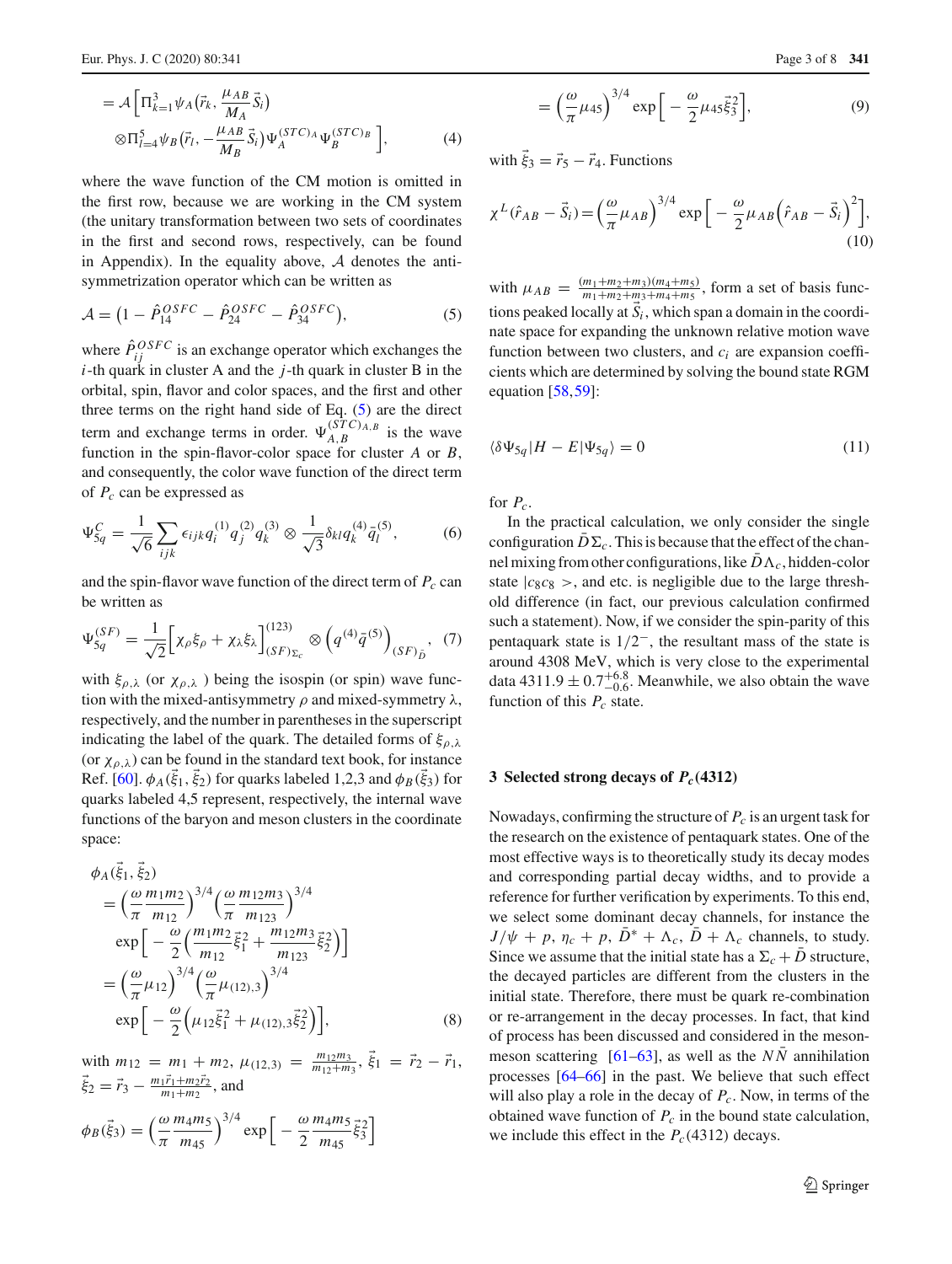

<span id="page-3-0"></span>**Fig. 1** Schematic diagram for the hidden charm decay  $P_c(\Sigma_c + D) \rightarrow$  $p + J/\psi(\eta_c)$  with the quark re-arrangement. The wiggle line stands for the interaction between two quarks in the meson and baryon clusters, respectively. The thin-black and red-thick lines represent the light and heavy quarks, respectively

Then, the decay width of the  $P_c(4312)$  state to two hadrons, for instance,  $J/\psi$  and p, in our non-relativistic chiral constituent quark model, can be written as

$$
\Gamma = \frac{1}{2S_{P_c} + 1} \int (2\pi)\delta \Big(M_{P_c} - E_{J/\psi}(k) - E_p(k)\Big) d^3k \, |\mathcal{M}_{fi}(k)|^2,
$$
\n(12)

where  $k$  denotes the three-momentum of the relative momentum between two outgoing hadrons,  $c\bar{c}$  (can be either  $J/\psi$ or  $\eta_c$ ) and *p* with  $\vec{k} = -\frac{M_c \bar{c}}{M_p + M_c \bar{c}} \vec{P}_p + \frac{M_p}{M_p + M_c \bar{c}} \vec{P}_{c\bar{c}}$ , where  $P_{c\bar{c}}$  and  $P_p$  are the momenta of the outgoing  $c\bar{c}$  and proton, respectively. The magnitude of the relative momentum *k* can be expressed as

$$
k = \lambda^{1/2} \left( M_{P_c}^2, M_{J/\psi}^2, M_p^2 \right) / (2M_{P_c}), \tag{13}
$$

with the Källen function

$$
\lambda(x, y, z) = x^2 + y^2 + z^2 - 2xy - 2xz - 2yz.
$$
 (14)

#### 3.1 Hidden charm decays

Because the  $P_c$  states were discovered in the  $\Lambda_b^0 \rightarrow$  $J/\psi p K^-$  process at LHCb, it is necessary to study the hidden-charm decay of the  $P_c$  state. For the decay mode  $P_c \rightarrow (c\bar{c})p$  (where  $c\bar{c} = J/\psi$  or  $\eta_c$ ) we consider the rearrangement of the heavy quark (the 3-rd quark in the initial  $\Sigma_c$ -cluster) and the light quark (the 4-th quark in the initial  $\overline{D}$ -cluster) shown in Fig. [1.](#page-3-0)

Similar to Eq. [\(7\)](#page-2-2), the spin-isospin wave function of the final *p* and  $J/\psi$  states is given by

<span id="page-3-1"></span>
$$
\Psi_{5q}^{(SF)} = \frac{1}{\sqrt{2}} \Big[ \chi_{\rho} \xi_{\rho} + \chi_{\lambda} \xi_{\lambda} \Big]_{(SF)_{p}}^{(124)} \otimes \left( q^{(3)} \bar{q}^{(5)} \right)_{(SF)_{J/\psi}},
$$
\n(15)

where the superscript (124) indicates that quarks in *p* are labeled by 1, 2, and 4, and (3) and (5) denotes that quarks in  $J/\psi$  are marked by 3 and 5, respectively. The detailed forms of  $\xi_{\rho,\lambda}$  (or  $\chi_{\rho,\lambda}$ ) can also be found in Ref. [\[60\]](#page-7-26).

The orbital wave function of the final state after considering the quark re-arrangement can be expressed as

$$
\Psi_f = \phi_{A'}(\xi_1', \xi_2') \phi_{B'}(\xi_3') \frac{\exp(i\vec{k} \cdot \vec{r}_{A'B'}')}{\sqrt{V}} \frac{\exp(i\vec{P} \cdot \vec{R}_{A'B'}')}{\sqrt{V}}
$$
(16)

with

$$
\phi_{A'}(\vec{\xi}'_1, \vec{\xi}'_2) = \left(\frac{1}{b_{p_1}^2 \pi}\right)^{3/4} \left(\frac{1}{b_{p_2}^2 \pi}\right)^{3/4}
$$
  
\n
$$
\exp\left[-\frac{1}{2b_{p_1}^2}\vec{\xi}_1^{'2} - \frac{1}{2b_{p_2}^2}\vec{\xi}_2^{'2}\right]
$$
  
\n
$$
= \left(\frac{1}{b_{p_1}^2 \pi}\right)^{3/4} \left(\frac{1}{b_{p_2}^2 \pi}\right)^{3/4}
$$
  
\n
$$
\exp\left[-\frac{1}{2b_{p_1}^2}\vec{\xi}_1^2 - \frac{1}{2b_{p_2}^2}(\vec{r}_{AB} - \frac{m_c}{m_{123}}\vec{\xi}_2 + \frac{m_c}{m_{45}}\vec{\xi}_3)^2\right],
$$
\n(17)

and

$$
\phi_{B'}(\vec{\xi}_3') = \left(\frac{1}{b_{c\bar{c}}^2 \pi}\right)^{3/4} \exp\left[-\frac{\vec{\xi}_3^{'2}}{2b_{c\bar{c}}^2}\right]
$$

$$
= \left(\frac{1}{b_{c\bar{c}}^2 \pi}\right)^{3/4} \exp\left[-\frac{1}{2b_{c\bar{c}}^2} \left(\vec{r}_{AB} + \frac{2m_l}{m_{123}}\vec{\xi}_2 - \frac{m_l}{m_{45}}\vec{\xi}_3\right)^2\right]
$$
(18)

where  $b_{c\bar{c}}^2 = \frac{2}{\omega m_c}$ ,  $b_{p_1}^2 = \frac{2}{\omega m_f}$ , and  $b_{p_2}^2 = \frac{3}{2\omega m_f}$  are the harmonic oscillator width parameters of  $c\bar{c}$  and proton systems, respectively, and

$$
\exp(i\vec{k}\cdot\vec{r}_{A'B'}') = \exp\left(\frac{i}{6}\vec{k}\cdot\left[\vec{r}_{AB} - 2\frac{m_{15}}{m_{123}}\vec{\xi}_2 - \frac{m_{15}}{m_{45}}\vec{\xi}_3\right]\right),\tag{19}
$$

describes the relative wave function between the final  $c\bar{c}$  and proton, and  $exp(i\mathcal{P} \cdot R'_{A'B'})$  denotes the wave function of the CM motion with the coordinate of the CM motion  $R'_{A'B'}$  =  $\vec{R}_{AB}$  and the momentum of the five quark system  $\mathcal{P}$  which obeys the momentum conservation rule  $P = P_{c\bar{c}} + P_p =$  $P_{\Lambda_c} + P_{\bar{D}}$ .

The transition matrix element (TME) can be expressed as

$$
\mathcal{M}_{fi} \equiv \langle f | \hat{P}_{34} \mathcal{H}_T | i \rangle
$$
  
\n
$$
= \int d^3 r_1 d^3 r_2 d^3 r_3 d^3 r_4 d^3 r_5
$$
  
\n
$$
\left\{ \Psi_{c\bar{c}}(\xi_3') \Psi_p(\xi_1', \xi_2') \frac{e^{i\vec{k} \cdot \vec{r}_{A'B'}}}{\sqrt{V}} \frac{e^{i\vec{P}_f \cdot \vec{R}_{A'B'}}}{\sqrt{V}} \right\}^{\dagger} \times \mathcal{H}_T.
$$
  
\n
$$
\times \left\{ \sum_{i=1}^{10} c_i \mathcal{A} \int d\hat{S}_i \Pi_{k=1}^3 \psi_A(\vec{r}_k, \frac{\mu_{AB}}{M_A} \vec{S}_i) \right\}
$$
  
\n
$$
\times \Pi_{l=4}^5 \psi_B(\vec{r}_l, -\frac{\mu_{AB}}{M_B} \vec{S}_i) Y_{LM}(\hat{S}_i) \tilde{\Phi}^{CSF} \right\}. \tag{20}
$$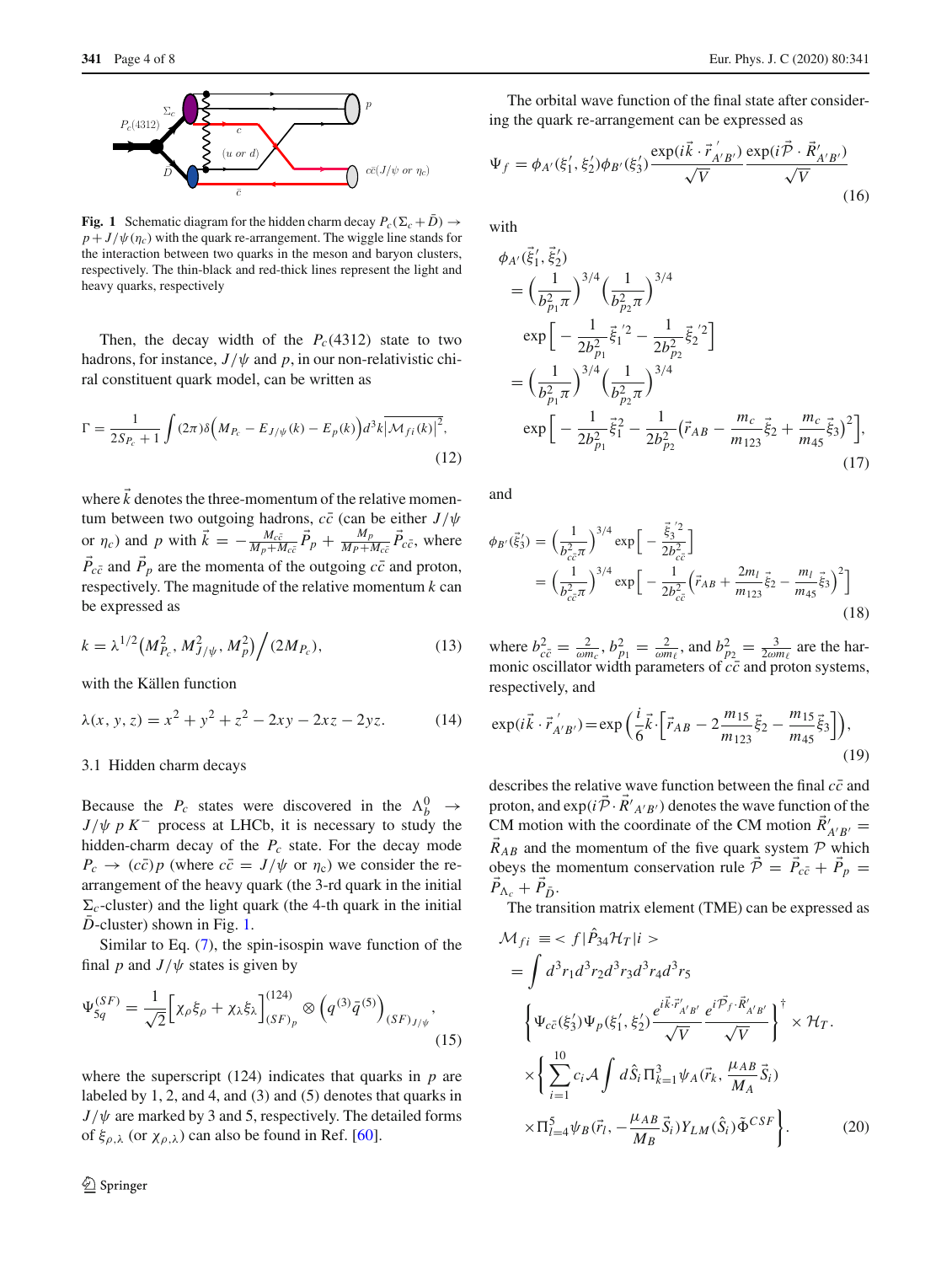

<span id="page-4-0"></span>**Fig. 2** Schematic diagrams for the open charm decay  $P_c(\Sigma_c + D) \rightarrow$  $\Lambda_c + \bar{D}^*$  with the quark re-arrangement between the 1-st and 4-th quarks. There are two types of interaction: One of them (left sub-diagram) is characterized by the interaction occurs between two quarks which participate in the quark-exchange at the same time. The other type (right



sub-diagram) belongs to a type where only one interacting quark participates in the quark exchange at the same time, while the other interacting quark does not. It should be mentioned that in this process, there also exists another possible rearrangement which occurs between 2-nd and 4-th quarks

<span id="page-4-1"></span>**Table 1** The size parameters of final hadrons (in units of fm) with the universal  $\omega = 0.45$  GeV and the quark mass of  $m_l = 0.313$  GeV and  $m_c = 1.54 \text{ GeV}$ 

| $b_{c\bar{c}}$                         | $v_{p_1}$             | $\nu_{p_2}$            | $v_{\bar{D}^*}$                             | $\nu_{\Lambda_{c}}$              | $v_{\Lambda_c 2}$                        |
|----------------------------------------|-----------------------|------------------------|---------------------------------------------|----------------------------------|------------------------------------------|
| $\sqrt{\frac{2}{\omega m_c}}$<br>0.335 | $\omega m_l$<br>0.744 | $2\omega m_l$<br>0.644 | $m_l+m_c$<br>$\omega m_l m_c$<br>$0.57^{2}$ | $\overline{\omega m_l}$<br>0.744 | $2m_l+m_c$<br>$2\omega m_l m_c$<br>0.441 |

It should be mentioned that since what we would like to know, in this paper, is the decay behavior of *Pc* obtained with our model qualitatively, instead of doing lengthy detailed calculations on the transition matrix element, we make a rough estimate. Since TME is defined as the matrix element of the interactive Hamiltonian between two states and our bound state calculation of  $P_c$  shows that the main component of  $P_c$  is  $\Sigma_c$ -*D*, in this work, we roughly assume that when the interactive Hamiltonian  $H_T$  brings the initial state  $P_c$  to an almost initial state, TME could be roughly approximated as a product of the averaged binding energy of *Pc* and the overlap between the initial and final states where the quark rearrangement effect is included. In the practical calculation, we adopt the extended chiral constituent quark model with the quadratic confinement, which can better regenerate more existing data and give a more stable  $P_c$ -state binding energy. The resultant binding energy of *Pc* is about 10.3 MeV, and the range of binding energy in such a model is about 7−11 MeV.

#### 3.2 Open charm decay

On the other hand, it is said that the open-charm channel dominates the decay of  $P_c$ . Therefore, we should also calculate the partial decay width of such a channel. Here, we consider the quark re-arrangement effect of light quarks between the initial  $\Sigma_c$  and *D* hadrons. The detailed calculation for this mode is similar to the hidden charm decay except that the rearrangement here contains two possible rearrangements,  $\ddot{P}_{14}$ and  $P_{24}$ . The schematic diagrams of this decay are shown in Fig. [2.](#page-4-0)

Similar to Eq. [\(7\)](#page-2-2), the spin-isospin wave function of the final  $\Lambda_c$  and  $\bar{D}^{(*)}$  states is given by

<span id="page-4-2"></span>
$$
\Psi_{5q}^{(SF)} = \frac{1}{\sqrt{2}} \Big[ \chi_{\rho} \xi_{\rho} + \chi_{\lambda} \xi_{\lambda} \Big]_{(SF)_{\Lambda_c}}^{(423(143))} \otimes \left( q^{(1(2))} \bar{q}^{(5)} \right)_{(SF)_{\bar{D}^{(*)}}},\tag{21}
$$

where the superscript (423(or 143)) indicates that quarks in  $\Lambda_c$  are labeled by 4, 2, and 3 (or 1, 4, and 3), and (1(2)) and (5) denotes that quarks in  $\bar{D}^{(*)}$  are marked by 1(or 2) and 5, respectively. The detailed forms of  $\xi_{\rho,\lambda}$  (or  $\chi_{\rho,\lambda}$ ) can also be found in Ref. [\[60\]](#page-7-26).

#### 3.3 Numerical results

The wave function of  $P_c(4312)$  with a  $\Sigma_c D$  structure is solved in our previous bound state calculation [\[36](#page-7-11)]. In terms of this established wave function, the harmonic oscillator frequency  $\omega$  is fixed as a universal value of 0.45 GeV. Then, the width parameter of the different hadrons in the final state can roughly be determined by the values of  $\omega$  and different masses of quarks in corresponding hadrons, and are tabulated in Table [1.](#page-4-1) We first calculate the spin-flavor-color coefficients by using the spin-isospin wave functions in both initial and final states shown in Eqs.  $(7)$ ,  $(15)$  and  $(21)$  and recoupling coefficients. The obtained spin-flavor-color (SFC) coefficients are tabulated in Table [2.](#page-5-0)

Based on these width parameters, the final state wave functions written on the harmonic oscillator basis are entirely fixed. Then, we can calculate the decays widths.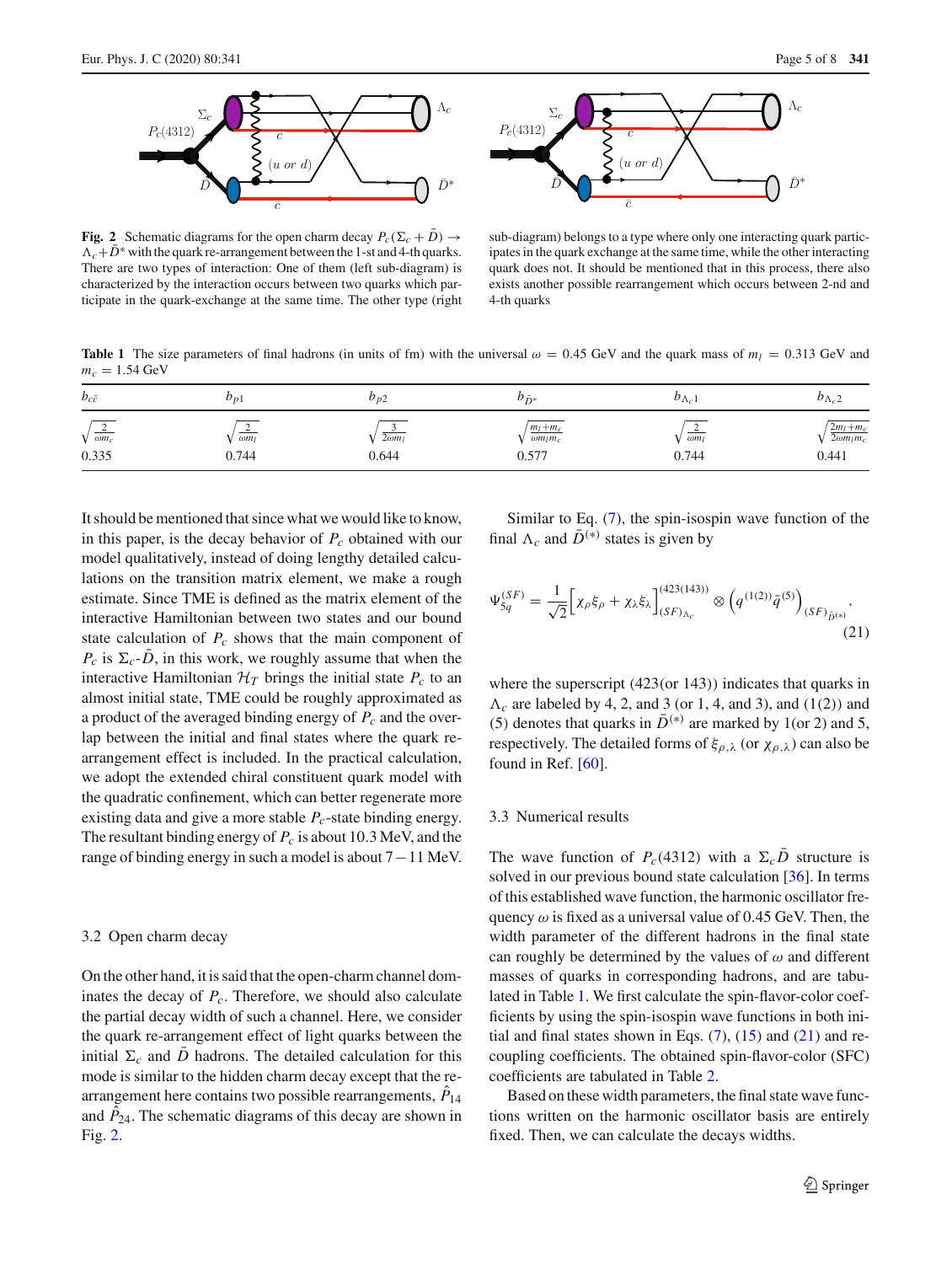|          | $P_c(4312) \to p + J/\psi(\eta_c)$ |                        |                |               |                |                                      |                 | $P_c(4312) \to \Lambda_c + \bar{D}^{(*)}$ |                |                                      |                 |                                       |  |
|----------|------------------------------------|------------------------|----------------|---------------|----------------|--------------------------------------|-----------------|-------------------------------------------|----------------|--------------------------------------|-----------------|---------------------------------------|--|
|          |                                    | $p + J/\psi$           |                | $p + \eta_c$  |                | $\Lambda_c^{(423)} + \bar{D}^{(15)}$ |                 | $\Lambda_c^{(423)} + \bar{D}^{*(15)}$     |                | $\Lambda_c^{(143)} + \bar{D}^{(25)}$ |                 | $\Lambda_c^{(143)} + \bar{D}^{*(25)}$ |  |
|          | $F^c$                              | $F^{SF}$               | $F^c$          | $F^{SF}$      | $F^c$          | $F^{SF}$                             | $F^c$           | $F^{SF}$                                  | $F^c$          | $F^{SF}$                             | $F^c$           | $F^{SF}$                              |  |
| Dir.     | $+\frac{1}{3}$                     | $+\frac{1}{2\sqrt{3}}$ | $+\frac{1}{3}$ | $\frac{1}{2}$ | $+\frac{1}{2}$ | $\overline{0}$                       | $+\frac{1}{3}$  | $-\frac{1}{2\sqrt{3}}$                    | $+\frac{1}{3}$ | $\theta$                             |                 | $-\frac{1}{2\sqrt{3}}$                |  |
| $P_{14}$ | $-\frac{1}{3}$                     | $+\frac{1}{2\sqrt{3}}$ | $-\frac{1}{3}$ | $\frac{1}{2}$ | $+1$           | $\overline{0}$                       | $+1$            | $\theta$                                  |                | $\overline{0}$                       |                 | $-\frac{2\sqrt{3}}{2}$                |  |
| $P_{24}$ | $-\frac{1}{3}$                     | $+\frac{1}{2\sqrt{3}}$ | $-\frac{1}{3}$ | $\frac{1}{2}$ | $-\frac{1}{3}$ | $\overline{0}$                       | $-\overline{3}$ | $-\frac{1}{2\sqrt{3}}$                    | $+1$           | $\overline{0}$                       | $+1$            | $\theta$                              |  |
| $P_{34}$ | $+1$                               | $\overline{0}$         | $+1$           | $\mathbf{0}$  | $-\frac{1}{2}$ | $\overline{0}$                       | $-\frac{1}{3}$  | $+\frac{1}{2\sqrt{3}}$                    | $-\frac{1}{2}$ | $\theta$                             | $-\overline{3}$ | $-\frac{1}{2\sqrt{3}}$                |  |

<span id="page-5-0"></span>**Table 2** Color coefficient  $F^c$  and spin-flavor coefficient  $F^{SF}$  for  $P_c(4312) \rightarrow p + J/\psi(\eta_c)$  and  $P_c(4312) \rightarrow \Lambda_c + \bar{D}^{(*)}$ , where  $Dir, \hat{P}_{41}, \hat{P}_{42}, \hat{P}_{43}$ and  $P_{43}$  stand for the direct term, and permutations of  $(14)$ ,  $(24)$ , and  $(34)$ , respectively

<span id="page-5-1"></span>**Table 3** The calculated partial decay widths (in units of MeV) comparing to the experimental measurement. The positive and negative deviations in the second line for  $\Gamma_{J/\psi}$  *p*,  $\Gamma_{\eta_c}$  *p*,  $\Gamma_{\bar{D}^*\Lambda_c}$ , and  $\Gamma_{Total}$  are based on

about  $+7\%$  and  $-32\%$  uncertainties for the calculated binding energy of *Pc*(4312) in the extended chiral constituent quark model

| $\Gamma_{J/\psi p}$                                         | $\eta_c p$                              | $D^*\Lambda_c$                        | $D\Lambda_c$ | $\cdot$ Total                            | Expt.          |
|-------------------------------------------------------------|-----------------------------------------|---------------------------------------|--------------|------------------------------------------|----------------|
| $0.033^{+0.005(14\%)}_{-0.018(54\%)}$<br>$^{9}$ -0.018(54%) | $+0.009(14%)$<br>0.066<br>$-0.035(54%)$ | $+0.87(14%)$<br>0.IO<br>$-3.31(54\%)$ |              | $+0.88(14%)$<br>$^{9}-3.36(54%)$<br>U.∠J | +3.5<br>$-4.5$ |

Working out the spatial integrals together with the SFC coefficients shown in Table [2,](#page-5-0) the partial decay widths can be calculated and are tabulated in Table [3.](#page-5-1)

It should be addressed that the spatial overlap between the initial and final states is model-dependent. However, the overlap in the spin-isospin and in color spaces between those states comes from the intrinsic properties of involved hadrons, including the quark re-arrangement, and therefore, is model-independent. In Table [2,](#page-5-0) it is shown that the spinisospin factor in the  $p\eta_c$  channel, where the re-arrangement effect is involved, is three times larger than that in the  $p J/\psi$ channel. This is in agreement with the remarks in Ref. [\[21](#page-7-31)]. However, it is also shown in Table [3](#page-5-1) that the ratio of the corresponding partial decay widths is not exactly 3, but around 2, although the same width parameter for both  $J/\psi$  and  $\eta_c$ in the final state has been taken. This is because that the overlap in the orbital space is closely related to the outgoing momentum *k*, namely it is momentum-dependent.

Moreover, our calculation shows that the partial decay width of the  $(\Lambda_c D)$  channel vanishes. This is due to the zero overlap between the spin-isospin wave functions in the initial and final states where the quark re-arrangement involved (see Table [2\)](#page-5-0). This outcome consists with the results from most other models in the molecular scenario on the hadronic degrees of freedom, where the *t*-channel pionexchange between the pseduo-scalar meson *D* and  $\Lambda_c$  baryon does not exist. Finally, the result in Table [3](#page-5-1) tells us that the decay channel  $\Lambda_c D^*$  is dominant and the branching ratios of the other two hidden charm decays are both less than 1%.

It is important to point out that the quark exchange effect comes from the Pauli principle (see Eq. [\(5\)](#page-2-1)). Although the

binding energy is small and the mass of  $P_c(4312)$  is very close to the threshold of  $D\Sigma_c$ , we still see that the effect of the quark exchange, from the last three terms on the right side of Eq. [\(5\)](#page-2-1), plays a sizable role on the partial decays width of *Pc*(4312). For example, such effect reduces the width of the  $p J/\psi$  (or  $p \eta_c$ ) decay from 0.163 MeV (or 0.313 MeV), which is solely contributed by the direct term (the first term on the right side of Eq.  $(5)$ , to 0.033 MeV (or 0.066 MeV), which is a sum of all the four terms on the right side of Eq. [\(5\)](#page-2-1). For the open charm decays  $\bar{D}^{(*)}\Lambda_c$ , compared with the total contribution given by the sum of all the terms, the quark exchange effect also significantly reduces the width produced by the direct term by a factor of 0.74. Therefore, it is a defect that such an important re-arrangement effect cannot be accounted for in the calculations with the molecular scenario in the hadron level [\[16](#page-7-5),[18](#page-7-32)[–20,](#page-7-33)[22](#page-7-34)[,31](#page-7-35)[–33\]](#page-7-8). So far, how to make a direct connection between the calculations on the quark degrees of freedom and on the hadron degrees of freedom is still an open question. Moreover, one may also notice that the calculated branching ratios vary from tens of percentages [\[20\]](#page-7-33) to even 0.03% [\[33](#page-7-8)] in the literature. It is necessary to pin down which one is more meaningful. Fortunately, our small  $p J/\psi$  branching ratio is compatible with the upper limit of 4.6% given by the GlueX Collaboration [\[13](#page-7-2)], and the obtained total width of *Pc* of about 8.5 MeV is compatible with the data of  $9.8 \pm 2.7^{+3.5}_{-4.5}$  MeV, although it is a rough estimate. Since our results are model-dependent in spatial integrals, different chiral constituent quark models may give different results. As shown in Ref. [\[36](#page-7-11)], the binding energy of  $P_c$  obtained from various constituent quark models, where they have different interactions and model parameter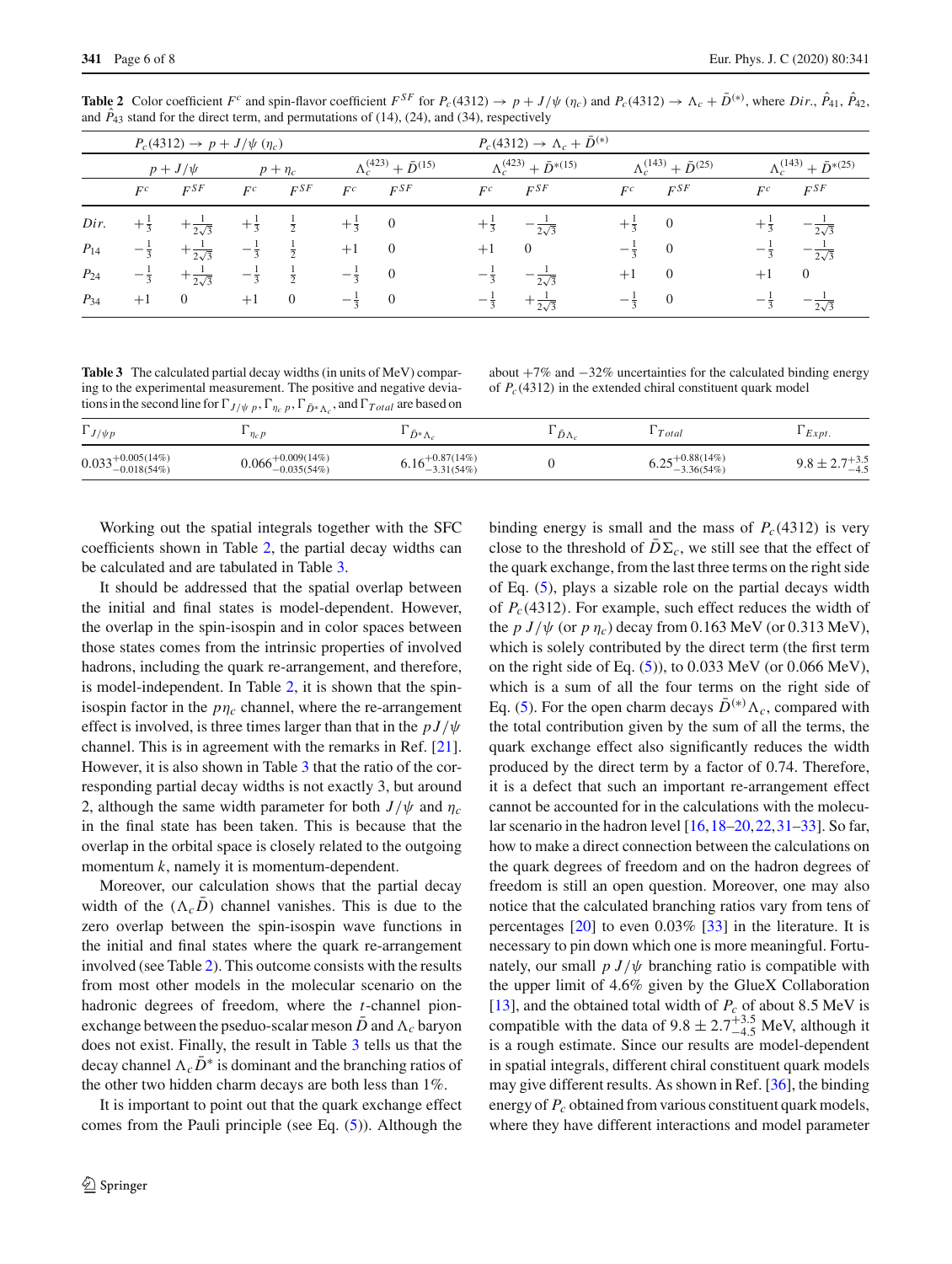sets, spreads in a large range of 9−42 MeV. However, our calculation shows that by using the extended chiral constituent quark model with a quadratic confinement, one can better regenerate more existing experimental data and reproduce more stable binding energy of modeled *Pc* which compatible with the observation. Therefore, in this investigation, we adopt the extended chiral quark model with the quadratic confinement. In this particular interaction model, the maximal range of the binding energy of  $P_c$  is narrowed down to about 7  $\sim$  11 MeV. For a reference, here, we only roughly estimate the deviation of the width caused by the deviation of the binding energy of  $P_c$ , (10.3<sup>+0.7</sup> MeV), in this interaction model. The obtained uncertainties of the width are about +14% and −54%, respectively. We also put the deviations in Table [3.](#page-5-1) It shows that the obtained widths with deviations are still compatible with the experimental values with error. Of course, a more sophisticated calculation is urgent and necessary for finally identifying the structure of *Pc*. Now, we expect that by measuring the total width, especially the partial decay width of the open charm decays of  $P_c(4312)$  such as  $P_c(4312) \rightarrow \bar{D}^* \Lambda_c$  or  $P_c(4312) \rightarrow \bar{D} \pi \Lambda_c$ , more accurately, one may obtain the criterion for branching ratios and the applicability for different models.

# <span id="page-6-1"></span>**4 Summary**

In this work, we show a calculation for the selected strong decays of the newly observed  $P_c(4312)$  with our chiral constituent quark model which has been proved to have the predictive power because most of existing data can be wellreproduced. The advantages of our calculation are twofold. (1) We are working in the quark level and the predicted mass of  $P_c(4312)$  in our previous work is consistent with the observed data. (2) The wave function used in this calculation was obtained in the same calculation where the above mentioned mass is resulted without any additional parameters or form factors introduced by hands. Therefore, we expect that in comparison with other calculations, our model results are more meaningful. The branching ratios of the  $p J/\psi$  and  $p \eta_c$  decays in our model calculation are both less than 1%, and the latter is about 2 times larger than the former. In particular, the  $\bar{D}^* \Lambda_c$  decay mode dominates. We also find that the quark exchange effect is sizeable. This is because that our  $P_c(4312)$  wave function is on the quark degrees of freedom, where the effect of the quark re-arrangement can be considered explicitly. Therefore, in order to understand the nature of  $P_c$ , it is necessary to redo a calculation for the decays studied in this work in a more accurate way and predict more properties of  $P_c$ , such as the electromagnetic transition of *Pc*(4312) as well as three-body decays, like  $P_c(4312) \rightarrow D^* \pi \Lambda_c$ , for further experimental inspection. These studies are in progress.

**Acknowledgements** This work is supported by the National Natural Sciences Foundations of China under the Grant Nos. 11975245, 11521505, 11975083, and 11635009, the Sino-German CRC 110 "Symmetries and the Emergence of Structure in QCD" project by NSFC under the grant No.11621131001, the Key Research Program of Frontier Sciences, CAS, Grant No. Y7292610K1, and the IHEP Innovation Fund under the grant No. Y4545190Y2.

**Data Availability Statement** This manuscript has associated data in a data repository. [Authors' comment: This is a theoretical study, the Hamiltonian of the system is a theoretical model and has been tested in our previous articles, for instance the reference [\[43\]](#page-7-14) in our manuscript.]

**Open Access** This article is licensed under a Creative Commons Attribution 4.0 International License, which permits use, sharing, adaptation, distribution and reproduction in any medium or format, as long as you give appropriate credit to the original author(s) and the source, provide a link to the Creative Commons licence, and indicate if changes were made. The images or other third party material in this article are included in the article's Creative Commons licence, unless indicated otherwise in a credit line to the material. If material is not included in the article's Creative Commons licence and your intended use is not permitted by statutory regulation or exceeds the permitted use, you will need to obtain permission directly from the copyright holder. To view a copy of this licence, visit [http://creativecomm](http://creativecommons.org/licenses/by/4.0/) [ons.org/licenses/by/4.0/.](http://creativecommons.org/licenses/by/4.0/) Funded by SCOAP3.

### **Appendix**

The unitary transformation between coordinate sets  $(\vec{r}_1, \vec{r}_2)$ ,  $\vec{r}_3$ ,  $\vec{r}_4$ ,  $\vec{r}_5$ ) and ( $R_{AB}$ ,  $\vec{r}_{AB}$ ,  $\xi_1$ ,  $\xi_2$ ,  $\xi_3$ ) in the initial state is

$$
\begin{pmatrix}\n\vec{r}_1 \\
\vec{r}_2 \\
\vec{r}_3 \\
\vec{r}_4 \\
\vec{r}_5\n\end{pmatrix} = \begin{bmatrix}\n1 & \frac{m_{45}}{m_{1-5}} & -\frac{m_2}{m_{12}} - \frac{m_3}{m_{123}} & 0 \\
1 & \frac{m_{45}}{m_{1-5}} & +\frac{m_1}{m_{12}} - \frac{m_3}{m_{123}} & 0 \\
1 & \frac{m_{45}}{m_{1-5}} & 0 & +\frac{m_{12}}{m_{123}} & 0 \\
1 - \frac{m_{123}}{m_{1-5}} & 0 & 0 & -\frac{m_5}{m_{45}} \\
1 - \frac{m_{123}}{m_{1-5}} & 0 & 0 & +\frac{m_4}{m_{45}}\n\end{bmatrix} \begin{pmatrix}\n\vec{R}_{AB} \\
\vec{r}_{AB} \\
\vec{\xi}_1 \\
\vec{\xi}_2 \\
\vec{\xi}_3\n\end{pmatrix},
$$
\n(22)

and the unitary transformation between coordinate sets  $(\vec{r}_1, \vec{r}_2, \vec{r}_3, \vec{r}_4, \vec{r}_5)$  and  $(R'_{A'B'}, r'_{A'B'}, \xi'_1, \xi'_2, \xi'_3)$  in the final state is

$$
\begin{pmatrix}\n\vec{R}_{A'B'} \\
\vec{r}_{A'B'} \\
\vec{\xi}_1' \\
\vec{\xi}_2' \\
\vec{\xi}_3'\n\end{pmatrix} = \begin{bmatrix}\n\frac{m_1}{m_{1-5}} & \frac{m_2}{m_{1-5}} & \frac{m_4}{m_{1-5}} & \frac{m_3}{m_{1-5}} & \frac{m_5}{m_{1-5}} \\
\frac{m_1}{m_{1-5}} & \frac{m_2}{m_{1-5}} & \frac{m_4}{m_{1-5}} & -\frac{m_3}{m_{1-5}} & -\frac{m_5}{m_{1-5}} \\
-1 & +1 & 0 & 0 & 0 \\
- \frac{m_1}{m_{12}} & -\frac{m_2}{m_{12}} & +1 & 0 & 0 \\
0 & 0 & 0 & -1 & +1\n\end{bmatrix} \begin{pmatrix}\n\vec{r}_1 \\
\vec{r}_2 \\
\vec{r}_3 \\
\vec{r}_4 \\
\vec{r}_5\n\end{pmatrix}.
$$
\n(23)

#### **References**

<span id="page-6-0"></span>1. H.X. Chen, W. Chen, X. Liu, S.L. Zhu, Phys. Rept. **639**, 1 (2016)